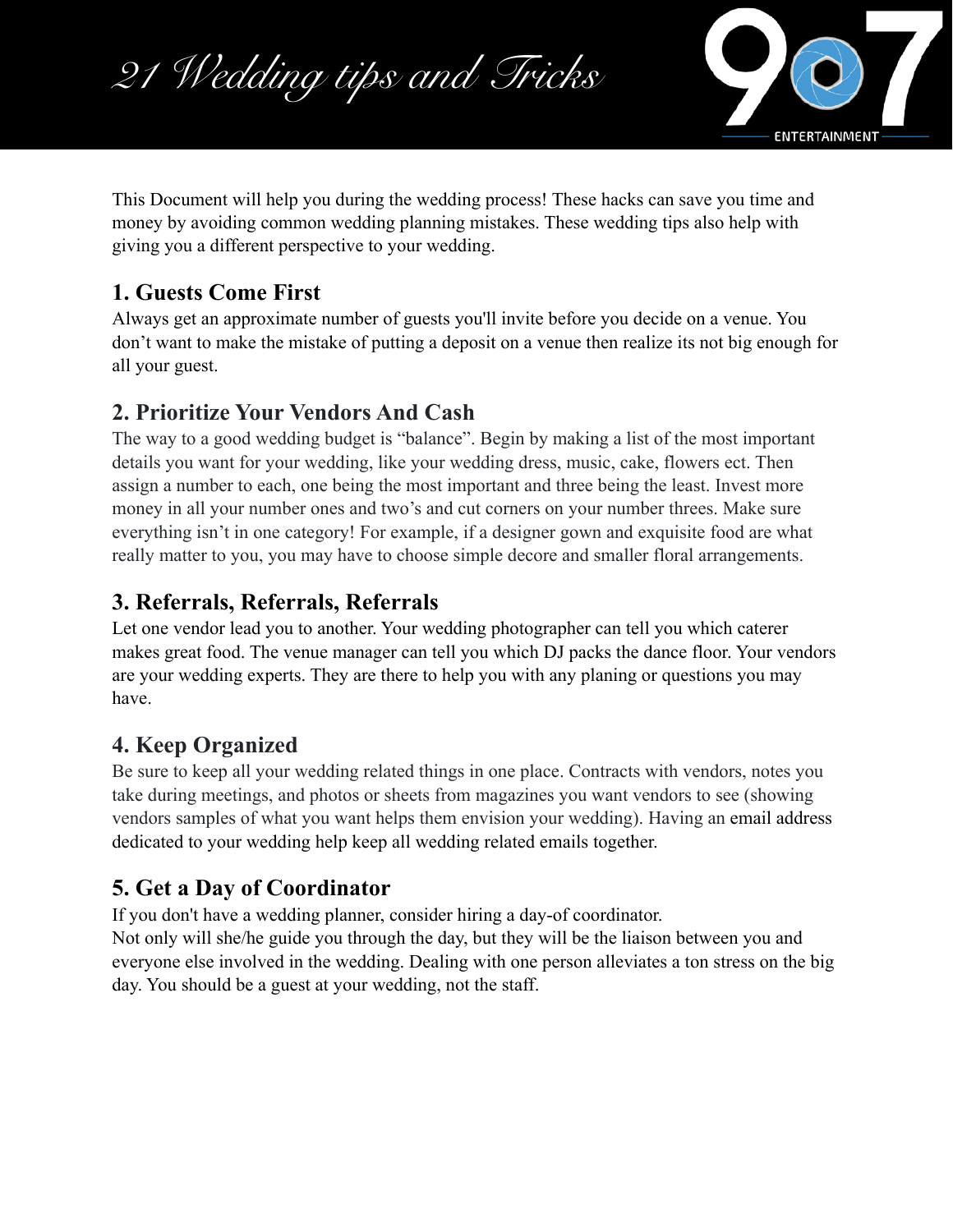### **6. Prioritize Your Guest**

List your guest in 3 different groups. Start with immediate family, the bridal party and best friends on top of the list (group 1); Next on the list should be aunts, uncles, cousins and close friends you can't imagine celebrating without (group 2). At the bottom of your list should be, neighbors, coworkers and so on (Group 3). If you need to make some cuts, start from group 3 until you reach your ideal number.

# **7. Re-confirm Any Changes Months Prior to Wedding.**

Most venues and vendors stay extremely busy during the wedding season so its never a bad idea to confirm any changes made after the initial meeting. Sending a simple email like "Hello, just confirming that the venue will remain open until 2 a.m. versus midnight." Doing this will give you peace of mind the day of your wedding knowing that everything is set.

# **8. Outdoor Weddings**

There are many details that are forgotten for outdoor weddings. Guests have been known to leave early from improperly heated or vented outdoor venues. Mosquitos also swarm in certain areas be sure to bring repellent. A great gift bag item is to include is bug repellent. If you want a sunset ceremony, make sure you know when to say your vows by checking [SunriseSunset.com.](http://www.sunrisesunset.com/) Always have a Plan B for unexpected weather.

### **9. Check Your Credit**

Sign up for a credit card with a great rewards program to take advantage of the high cost of weddings. Whether you get airline miles or great shopping deals, gathering all wedding-related purchases to this card will help you accumulate thousands of rewards points (which could be used for your honeymoon).

### **10. Lessen Your Cost**

What's the easiest way to save money on your wedding? Cut your guest list or provide your own catering. Remember catering is expensive and will be a large portion of your wedding expenses. If it's costing you \$50 per person, eliminating one table of 10 can save you \$500. If you have a friend who is talented in the kitchen asking them to cook for your wedding can save you thousands of dollars.

# **11. Tend to Your Bar**

Typically, you need one bartender per 50 guests to keep them happy and the line at a minimum. If you plan on serving signature cocktails that can't be pre mixed, we recommend having an extra bartender designated to this task.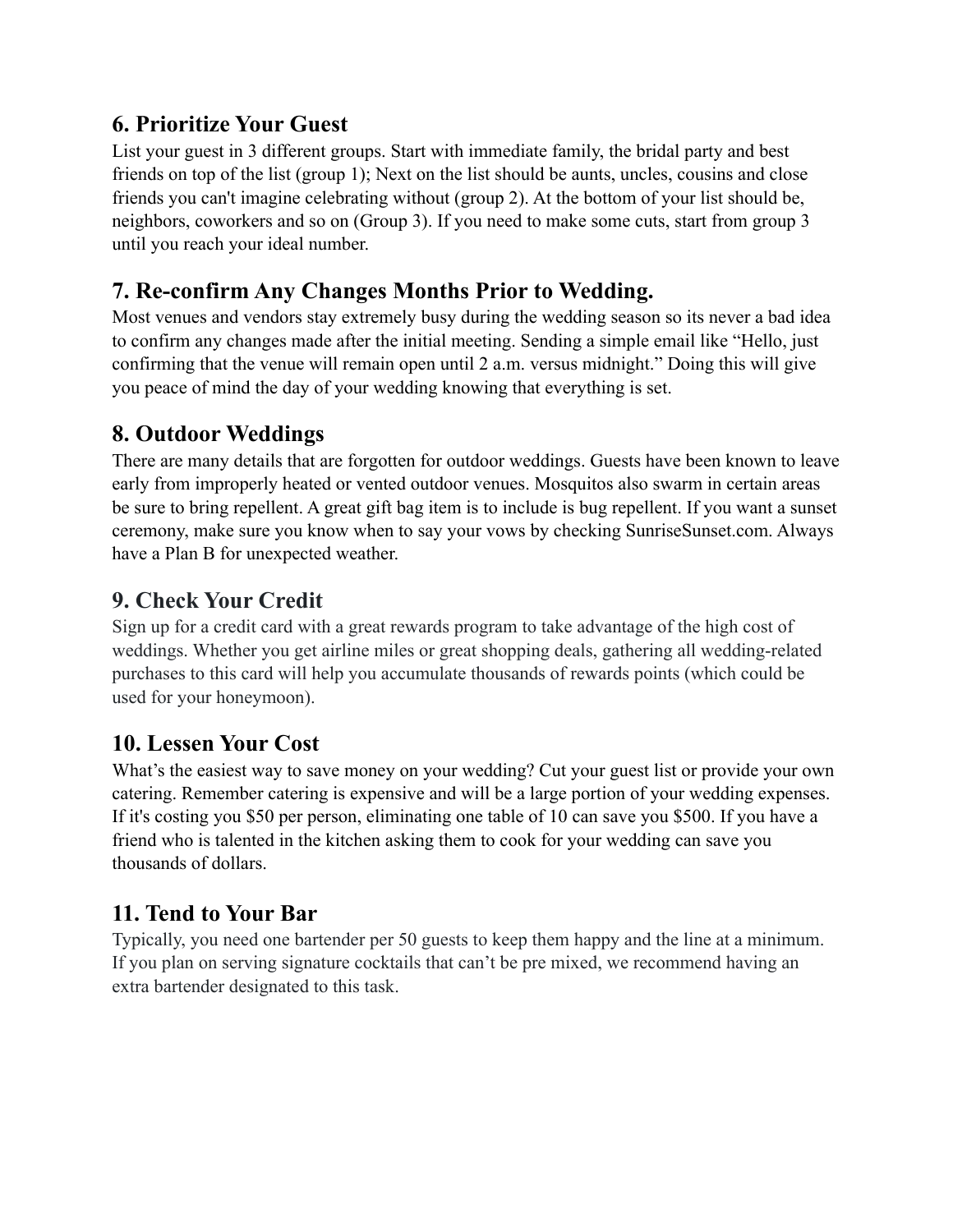#### **12. Surprise expenses**

Save about 5 to 10 percent of your budget for surprise expenses like printing extra invites because of mistakes, umbrellas for a rainy day and ribbons for the wedding programs, and any additional tailoring needs. You never know when you'll need to get last minute supplies for unexpected details.

### **13. Set a Budget**

Setting a budget is crucial when planning a wedding. Using a budget sheet will also help you stay organized and not over spend. Vendors will always provide their very best even for their basic options. Asking for a vendors most basic package will often save you hundreds of dollars and could help you stay within your budget.

### **14. Take It One Step at a Time**

Its common mistake to rush planning for a wedding. Taking on too much at one time won't let you focus on important details, which could cause issues later in the planning process. Make a list of vendors you need in order. Don't book a venue until you've made a estimate on guest; Never hire any vendors before you've confirmed your date with the venue; design your cake after you've envisioned your flowers and decore, etc.

# **15. Schedule the Setup**

Make sure you allow plenty of time for set up. Setting up for a wedding takes longer then you think! Appointing family members or friends to manage set up will save you money. Getting outside help is ideal for large weddings. See if the venue will allow you to decorate the day before. If not, always ask what the earliest you are allowed to decorate.

### **16. Marriage Licenses**

Check your state's license requirements online. Give a copy of the marriage license to your mom or your maid of honor (just in case you lose it during the final days before your wedding).

# **17. Rules and Restrictions**

Be sure to ask the manager of the venue or house of worship if there are any restrictions. For example, what is allowed and not allowed when decorating. What are rules for decorating in a place of worship? Or if you have your wedding outdoors, are you allowed to place extra tents with stakes in the lawn (which is sometimes not allowed)?

# **18. Take Second Opinions**

Don't plan by yourself! Don't dress shop on your own, all the gowns will look the same after hours of looking and it might be harder to decide on the perfect gown. Getting another perspective from a close friend or family member can help give you ideas and make your wedding planning easy.